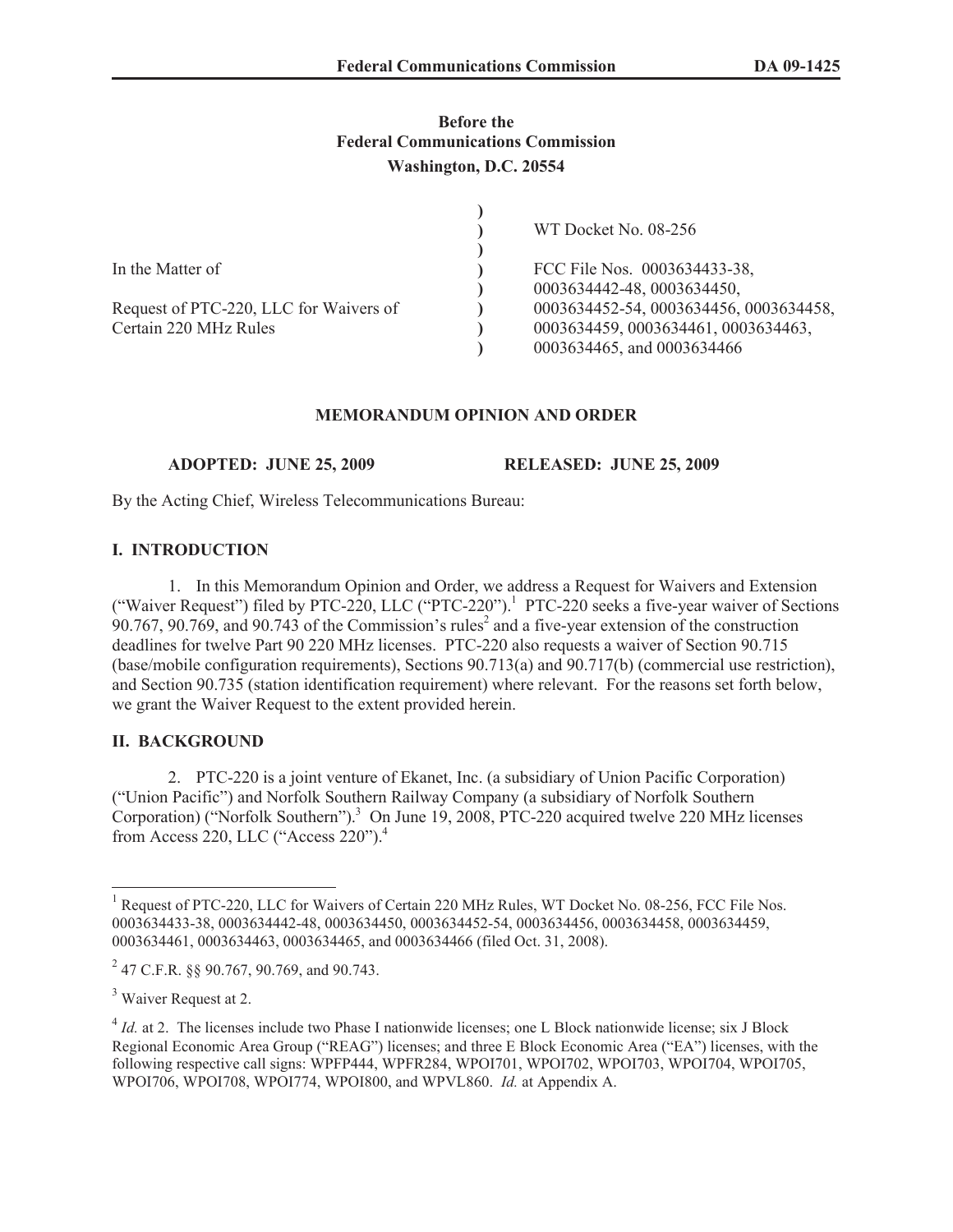3. *Positive Train Control.* PTC-220 intends to develop and deploy a nationwide, interoperable positive train control system ("PTCS"), which is an integrated system designed to monitor train activity and prevent train collisions by using onboard radio devices to automatically monitor a train's speed, location and related data within the train's authorized travel area, also known as "authority."<sup>5</sup> In practice, a radio device transmits data to a network operations center, which uses this information to manage track congestion, supervise "movement authorities," enforce speed limits, monitor and report train diagnostics, and issue alarms.<sup>6</sup> PTCS also checks track side (or "wayside") communications points for data regarding broken rails, proper switch alignment and signals and can then use this information to calculate locomotive speed and braking requirements.<sup>7</sup> Further, PTCS can warn a locomotive engineer to reduce speed and, if the warning is not heeded, the system can remotely brake the locomotive, potentially avoiding an accident.<sup>8</sup>

4. *Rail Safety Improvement Act of 2008*. On October 16, 2008, Congress enacted the Rail Safety Improvement Act, which requires the railroad industry to deploy PTCS.<sup>9</sup> By April 16, 2010, each Class I railroad carrier is required to develop and submit to the Secretary of Transportation a plan for implementing a PTCS ("PTC Implementation Plan"),<sup>10</sup> which must be approved or disapproved within 90 days.<sup>11</sup> All PTCS must be implemented by December 31, 2015.<sup>12</sup> According to PTC-220, the Federal Railroad Administration ("FRA") has yet to propose and adopt the regulations that will guide its assessment of each PTC Implementation Plan,<sup>13</sup> but PTC-220 expects that the FRA will issue proposed regulations in the fourth quarter of 2009.<sup>14</sup>

5. *Comments and Replies*. The Waiver Request was placed on Public Notice for comment on December 24, 2008.<sup>15</sup> Five parties filed in support of the waiver and no comments were filed in

7 *See* Comments of BNSF Railway ("BNSF") at 2.

8 *Id.* at 2.

9 *See* Rail Safety Improvement Act, 122 Stat. 4848.

<sup>10</sup> *Id.* Class I railroad carriers are those with annual revenues greater than or equal to \$346.8 million. Federal Railroad Administration, Freight Railroading, *available at* http://www.fra.dot.gov/us/content/4 (last visited Feb. 25, 2009).

<sup>11</sup> Rail Safety Improvement Act, 122 Stat. at 4857. If the Secretary of Transportation disapproves, the railroad must submit a corrected PTC Implementation Plan within 30 days. *Id.*

 $12$  *Id.* For Class I carriers, the plan must include positive train control implementation governing operations on its "main line over which poison- or toxic-by-inhalation hazardous materials ... are transported." *Id.* The term "main line" is defined as a "segment or route or railroad tracks over which 5,000,000 or more gross tons of railroad traffic is transported annually." *Id*. at 4858.

<sup>13</sup> Reply Comments of PTC-220 at 8 ("PTC-220 Reply").

<sup>14</sup> *Id*. at 8.

<sup>15</sup> Wireless Telecommunications Bureau Seeks Comment on Request by PTC-220, LLC for Waiver and Extension of Time to Construct and a Request for Other Rule Waivers Regarding Part 90 220 MHz Licenses, *Public Notice,* 23 FCC Rcd 18331 (WTB 2008). Comments were due on January 23, 2009 and replies were due on February 9, 2009.

<sup>5</sup> *Id.* at 2.

<sup>6</sup> *Id.* at 3; *see also* Rail Safety Improvement Act of 2008, Pub. L. No. 110-432, § 104(i)(3), 122 Stat. 4848, 4858 (2008) ("Rail Safety Improvement Act") (defining a positive train control system as "a system designed to prevent train-to-train collisions, over-speed derailments, incursions into established work zone limits, and the movement of a train through a switch left in the wrong position").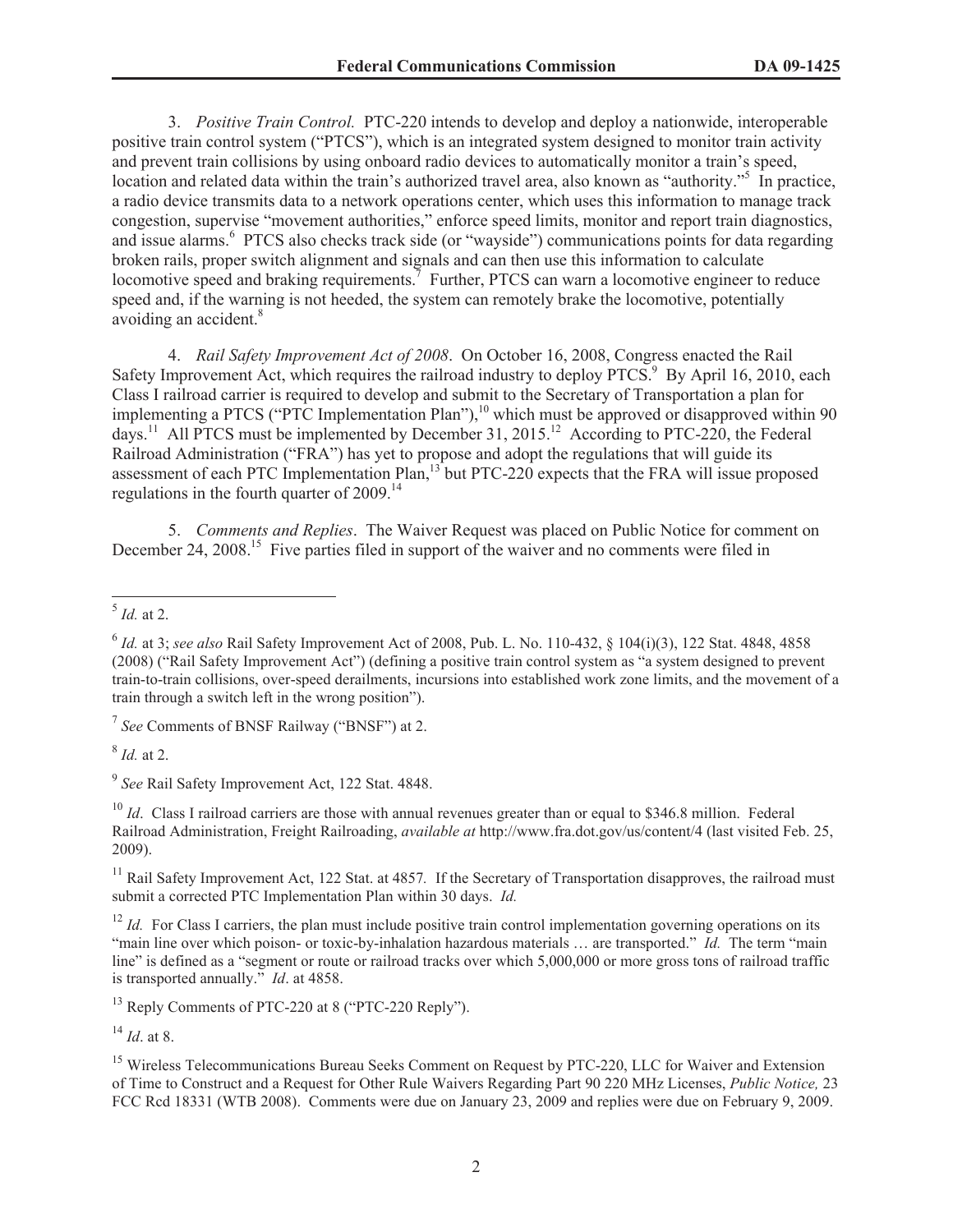opposition; PTC-220 filed a reply.<sup>16</sup> The FRA "strongly supports" the waiver because positive train control will "provide for avoidance of train collisions, enforcement of speed limits, and protection of maintenance-of-way personnel."<sup>17</sup>

### **III. DISCUSSION**

6. *Request for Waiver of the Construction Requirements and Substantial Service Showing*. PTC-220 requests a waiver of the applicable construction requirements set forth in the Commission's rules for a five-year period.<sup>18</sup> PTC-220 also requests a five-year waiver of the separate license renewal requirement that a substantial service showing be filed with its license renewal applications.<sup>19</sup> Nine of its twelve 220 MHz licenses had construction and renewal deadlines on March 22, 2009; two have deadlines in September 2009, and one has a deadline of July 11, 2012.<sup>20</sup> PTC-220 asks that the five-year waivers of its construction deadlines start from the effective date of our decision on the Waiver Request.<sup>21</sup> In support of its request, PTC-220 offers to "submit regular (*e.g.,* semi-annual) status updates to the  $Commission$ <sup>"22</sup>

<sup>18</sup> Waiver Request at 7-8. Under the 220 MHz geographic area licensing rules, licensees may satisfy their construction requirements either by meeting specific coverage metrics or by providing substantial service. The coverage requirement for 220 MHz EA and Regional licensees is to construct a sufficient number of base stations to provide coverage to at least one-third of the population of its EA or REAG within five years of the issuance of its initial license and at least two-thirds of the population of its EA or REAG within ten years of license grant. 47 C.F.R. § 90.767(a). The coverage requirement for 220 MHz nationwide licensees is to construct a sufficient number of base stations to provide coverage to a composite area of at least 750,000 square kilometers or 37.5 percent of the U.S. population within five years of the issuance of its initial license and a composite area of at least 1,500,000 square kilometers or 75 percent of the population within ten years of license grant. 47 C.F.R. § 90.769(a). In the alternative, all geographic area 220 MHz licensees can meet the five- and ten-year construction requirements by providing "substantial service." 47 C.F.R. §§ 90.767(a), 90.769(a). Substantial service is defined as service that is sound, favorable, and substantially above a level of mediocre service that just might minimally warrant renewal. 47 C.F.R. § 90.743(a)(1).

 $19$  Waiver Request at 7-8. Section 90.743 requires all licensees seeking renewal of their authorizations at the end of their license term to file a renewal application demonstrating that they have provided "substantial service" during their past license term and that they have substantially complied with applicable FCC rules, policies, and the Communications Act. 47 C.F.R. § 90.743.

 $^{20}$  More specifically, PTC-220 had a construction and renewal deadline of March 22, 2009 for its L Block nationwide license, six REAG licenses, and two EA licenses (the third EA license has a construction deadline of July 11, 2012; the two Phase I nationwide licenses have construction deadlines of September 19 and 23, 2009). Waiver Request at Appendix A. On March 9, 2009, PTC-220 filed renewal applications for its nine licenses that were to expire on March 22, 2009. *See* FCC File Nos. 0003765219, 0003765223, 0003765233, 0003765237, 003765247, 0003765252, 0003765254, 0003765258, and 0003765260. PTC-220 also asks the Commission to clarify any related effect of the Waiver Request on the renewal process. *Id*. at 7.

<sup>21</sup> *Id*. at 7.

 $22$  PTC-220 Reply at 8.

<sup>&</sup>lt;sup>16</sup> Comments were filed by the American Public Transportation Association ("APTA"), Amtrak, the Association of American Railroads ("AAR"), BNSF, and FRA.

<sup>&</sup>lt;sup>17</sup> Comments of the FRA at 1. The FRA has also stated that PTCS will "improve railroad safety by significantly reducing the probability of collisions between trains, casualties to roadway workers and damage to their equipment, and over speed accidents." Federal Railroad Administration, Positive Train Control, *available at*  http://www.fra.dot.gov/us/content/784, (last visited Feb. 25, 2009) ("FRA Positive Train Control Overview").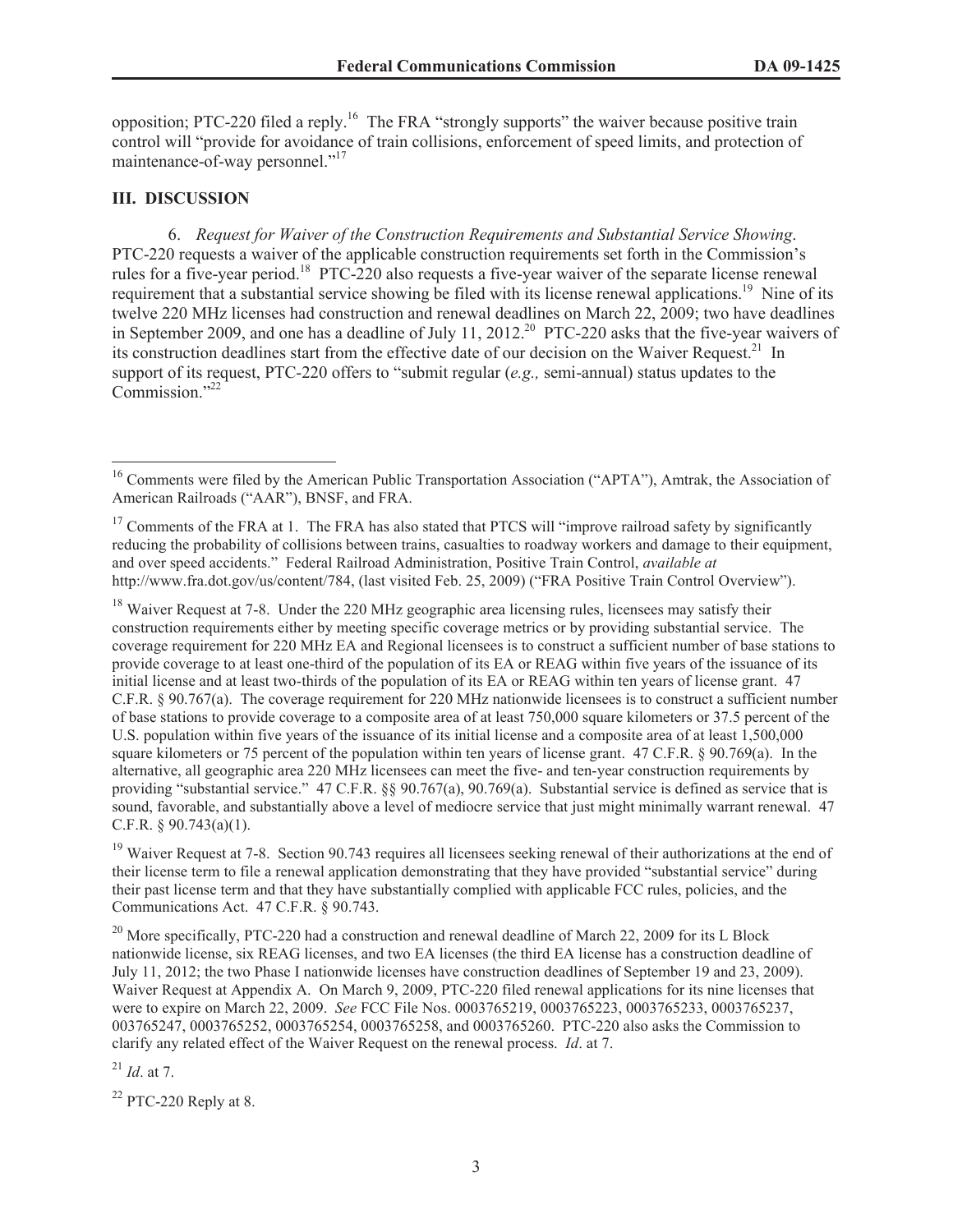7. PTC-220 argues that the requested waiver is consistent with the underlying purpose of the construction requirements – to ensure prompt delivery of services, prevent stockpiling and warehousing of spectrum and promote investment in and deployment of new technologies – and that denial of a waiver would frustrate the purpose of the construction requirements.<sup>23</sup> PTC-220 contends that a waiver of the construction requirements will promote faster development of a PTCS because it will not be required to devote time, labor, and financial resources to build a "stopgap" nationwide system.<sup>24</sup> PTC-220 states that it has no intention of warehousing its 220 MHz licenses and that its members, as well as other members of the railroad industry, have a strong track record of expeditiously putting spectrum into use.<sup>25</sup> PTC-220 argues that a waiver would promote regulatory parity with other wireless radio licensees for whom the Commission has granted waivers for reasons such as lack of viable equipment or technological challenges.<sup>26</sup> PTC-220 contends that a waiver will facilitate the deployment of a cutting-edge niche service in remote and rural regions of the country. $27$ 

8. PTC-220 also argues that it faces unique and unusual factual circumstances and that adherence to the construction deadlines would be inequitable, unduly burdensome, and contrary to the public interest.<sup>28</sup> PTC-220 states that it will not be able to finalize equipment and network design, obtain FRA approval, and deploy a PTCS prior to the March 2009 construction deadline applicable to most of the licenses,<sup>29</sup> but with a grant of relief, anticipates being able to obtain FRA approval, select vendor(s), begin manufacturing, and begin initial deployment within the next several years.<sup>30</sup> Further, PTC-220 maintains that a five-year construction extension is justified because the equipment options it has been developing are "not quite ready for widespread deployment of positive train control technology across a nationwide system."<sup>31</sup> PTC-220 argues that grant of a waiver is in the public interest because the planned PTCS will enhance rail safety and provide advanced monitoring to prevent train collisions across thousands of miles of rail lines.<sup>32</sup> PTC-220 states that its nationwide, interoperable network will use a common radio protocol which will allow multiple railroads to safely operate on the same track, and which will allow trains to transition from one railroad to the next at the operational track speed without interruptions to the PTCS.<sup>33</sup> PTC-220 maintains that an "additional five years will ensure that a reliable

<sup>26</sup> *Id*. at 10.

<sup>27</sup> *Id*. at 11.

<sup>28</sup> *Id*. at 12.

<sup>29</sup> *Id*.

<sup>31</sup> *Id*. at 15.

<sup>32</sup> *Id*. at 15, 19.

<sup>33</sup> *Id*. at 17.

<sup>23</sup> Waiver Request at 8.

<sup>24</sup> *Id*. at 9.

<sup>&</sup>lt;sup>25</sup> *Id.* at 9-10. PTC-220 notes that its members have already used its 220 MHz licenses to initiate positive train control pilot programs and that the interoperability agreement between the nation's top four Class I railroads provides further evidence of PTC-220's commitment to developing and deploying a nationwide positive train control network. PTC-220 also states that its members have deployed portable locomotive control technology using shared frequencies in the 450-460 MHz band one year after the FRA issued guidelines for the technology. *Id.*

<sup>&</sup>lt;sup>30</sup> *Id.* at 15. PTC-220 also argues that it faces unique circumstances because it obtained its 220 MHz licenses with approximately nine months remaining to satisfy the ten-year construction requirements. *Id*. at 13.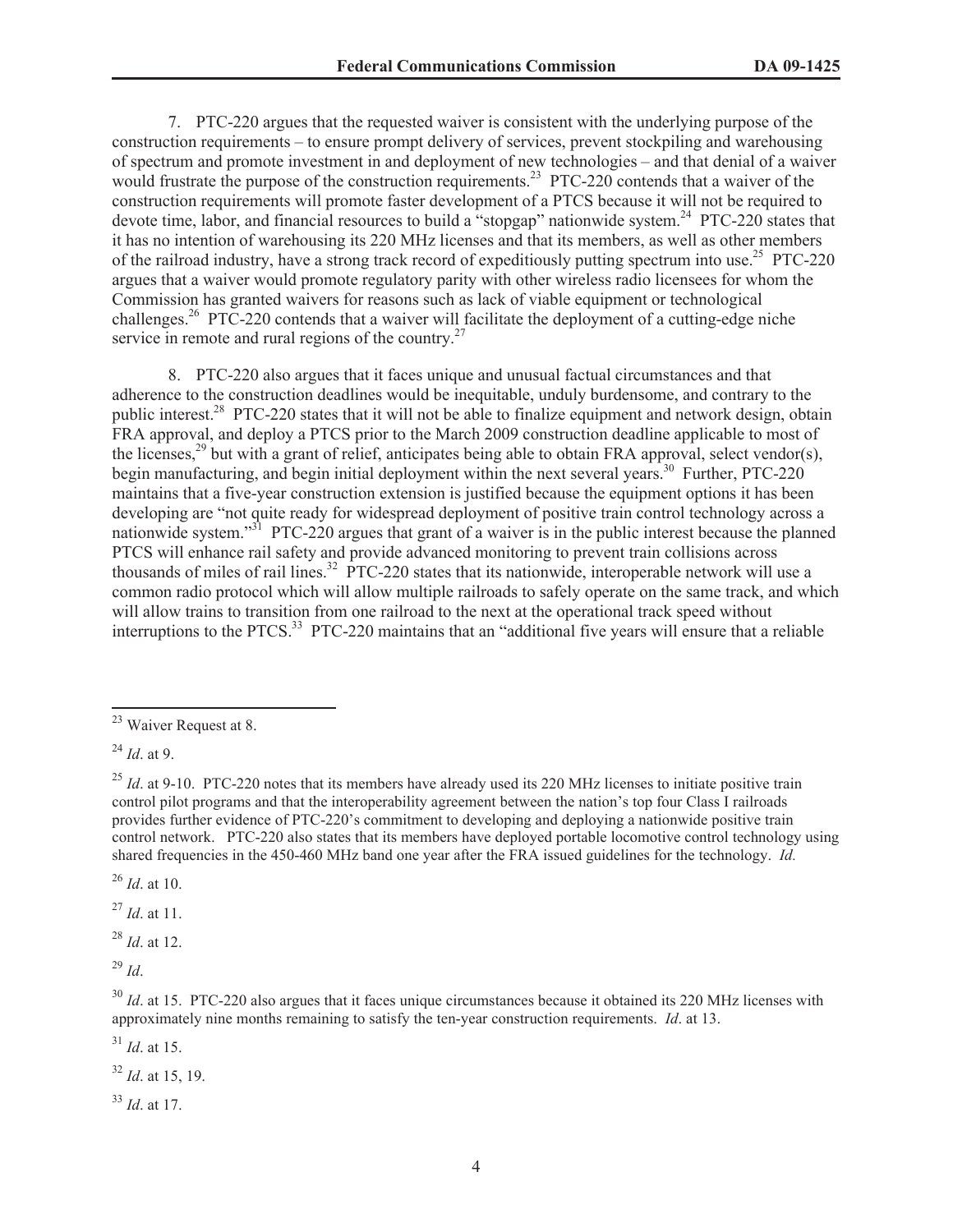system, which prevents train-to-train collisions, enforces speed limits, and protects roadway workers operating near the trains, is developed."<sup>34</sup>

9. *PTC-220's Additional Requests for Waiver*. PTC-220 requests a waiver of the base/mobile configuration requirements of Section  $90.715$ ,<sup>35</sup> which provides that "[f]requencies shall be assigned in pairs with base station frequencies taken from the 220-221 MHz band with corresponding mobile and control station frequencies being 1 MHz higher and taken from the 221-222 MHz band."<sup>36</sup> PTC-220 explains that, due to an asymmetric traffic load (with more traffic to, than from, the mobile units), the PTCS will use base/mobile stations that can transmit and receive signals on either the 220-221 MHz band or the 221-222 MHz band, $37$  and a waiver will prevent loss of key safety functions, particularly in high congestion areas shared by multiple freight and commuter railroads.<sup>38</sup> PTC-220 maintains that a waiver will not increase the risk of harmful co-channel interference to other spectrum users.<sup>39</sup> For its nonnationwide licenses, PTC-220 also requests a waiver of the Section 90.735 station identification requirements, which ensure that both the Commission and other spectrum users can identify sources of interference. <sup>40</sup> PTC-220 argues that its REAG licenses constitute a *de facto* nationwide license with no potential for co-channel interference.<sup>41</sup> Moreover, PTC-220 requests a waiver of the identification standards for its three E Block EA licenses as they will be integrated into a single, nationwide PTCS.<sup>42</sup> Finally, PTC-220 requests a waiver of Sections 90.713(a) and 90.717(b) of our rules, which designate certain 220 MHz nationwide Phase I licenses as "commercial,"<sup>43</sup> indicating that it will operate on a private, non-commercial basis to deploy PTCS to enhance track safety.<sup>44</sup>

10. *Legal Standard.* We may grant a request for a waiver when: (i) the underlying purpose of the rules(s) would not be served or would be frustrated by application to the instant case, and a grant of the requested waiver would be in the public interest; or (ii) in view of the unique or unusual factual circumstances of the instant case, application of the rule(s) would be inequitable, unduly burdensome, or contrary to the public interest, or the applicant has no reasonable alternative.<sup>45</sup> In addition, we may grant an extension of the construction period if the licensee demonstrates that failure to meet the construction

<sup>34</sup> *Id*.

<sup>35</sup> *Id*. at 18.

 $36$  47 C.F.R. § 90.715(a).

<sup>37</sup> Waiver Request at 18-19.

<sup>38</sup> *Id*. at 19-20.

 $39$  *Id.* at 20. PTC-220 notes that other users on the E Block frequencies in areas adjacent to its E Block EA licenses will be able to readily determine whether PTC-220's operations are the source of interference through the Commission's licensing database and other publicly available information. *Id*. at 24-25.

<sup>40</sup> 47 C.F.R. §§ 90.435, 90.735; s*ee* Implementation of Sections 3(n) and 332 of the Communications Act Regulatory Treatment of Mobile Services, *Further Notice of Proposed Rulemaking,* 9 FCC Rcd 2863, 2880 ¶ 81 (1994) ("*CMRS FNPRM*").

<sup>41</sup> Waiver Request at 23. Nationwide systems are exempt from the station identification requirement. 47 C.F.R. § 90.735(a).

 $42$  Waiver Request at 23.

<sup>43</sup> *Id*. at 21.

<sup>44</sup> *Id.* at 21-22. PTC-220 argues that it has no reasonable alternative to operating the positive train control system as a private system and that such a waiver is consistent with Commission precedent. *Id*. at 21.

 $45$  47 C.F.R. § 1.925(b)(3).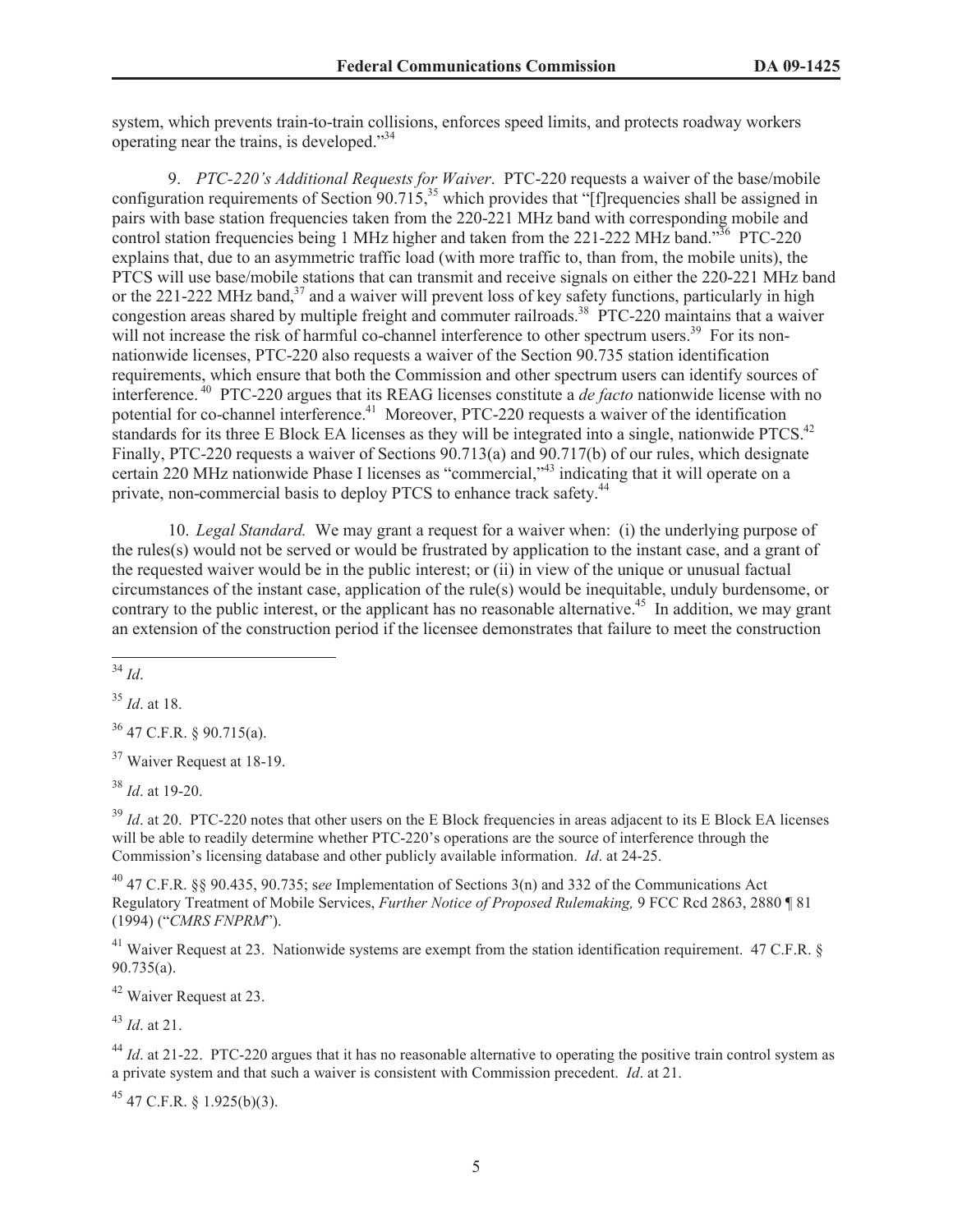deadline is due to involuntary loss of site or other causes beyond its control.<sup>46</sup>

11. *Waiver of the Construction Requirements and Substantial Service Showing*. In light of the unique factual circumstances of this case, we grant a five-year waiver of Sections 90.767, 90.769, and 90.743, to the extent described below and subject to the reporting requirements and additional conditions imposed herein. Accordingly, PTC-220 will be required to comply with our construction requirements for each of its 220 MHz licenses on or before March 22, 2014, which is five years after the construction requirement applicable to the majority of its 220 MHz licenses.<sup>47</sup> Regarding our renewal requirements set forth in Section 90.743, we only waive, for a five-year period, the requirement that PTC-220 submit a substantial service showing with any renewal application. At or before the expiration of the five-year waiver (March 22, 2014), PTC-220 must make the requisite substantial service and rule compliance showing for purposes of license renewal, as required pursuant to Section 90.743.<sup>48</sup>

12. We agree with PTC-220 that it faces unique circumstances in the build-out of its 220 MHz licenses. Specifically, Congress has tasked the railroad industry with deploying PTCS as part of a comprehensive, long-term strategy for improving railroad safety.<sup>49</sup> The Rail Safety Improvement Act requires implementation plans to be submitted for FRA approval by April 16, 2010 and PTCS networks to be implemented by December 31, 2015.<sup>50</sup> We note that Congress did not specifically mandate the use of any particular spectrum, nor direct the Commission to set aside such spectrum solely for railroad use in the implementation of PTCS. Nonetheless, prior to the enactment of the Rail Safety Improvement Act, PTC-220 had already identified the 220 MHz band as compatible with its overall plan for deploying a PTCS and acquired its 220 MHz licenses.<sup>51</sup> We agree that comprehensive deployment of a nationwide, fully integrated PTCS will require a number of steps, none of which will be completed before the first of PTC-220's construction and renewal deadlines in March 2009. For example, PTC-220's member companies<sup>52</sup> will not file their PTC Implementation Plans with the FRA for approval until April 16, 2010, more than one year after the first of PTC-220's renewal/construction deadlines. Moreover, the FRA has yet to adopt regulations to govern its assessment of these PTC Implementation Plans.<sup>53</sup> In addition, the record indicates that PTC-220 has been working with multiple manufacturers, equipment suppliers, and technology vendors to develop the equipment necessary to deploy a full-scale PTCS network, but that

<sup>48</sup> 47 C.F.R. § 90.743.

<sup>49</sup> *See* Rail Safety Improvement Act, 122 Stat. at 4852, 4856-58.

<sup>50</sup> *Id.*

<sup>51</sup> *See id.* and Waiver Request at 2 (PTC-220 acquired its 220 MHz licenses in June 2008, several months before Congress enacted the Rail Safety Improvement Act in October 2008).

<sup>52</sup> According to PTC-220, BNSF and CSX may become member companies of PTC-220. *See* PTC-220 Reply at 7. In addition, PTC-220 states that Union Pacific and Norfolk Southern have "entered into an agreement with BNSF Railway and CSX Corporation for the development of a nationwide, interoperable positive train control system." Waiver Request at 4.

<sup>53</sup> PTC-220 Reply at 8. PTC-220 expects proposed regulations to be issued in the fourth quarter of 2009. *Id.*

 $^{46}$  47 C.F.R. § 1.946(e)(1).

 $^{47}$  As PTC-220 requested in its Waiver Request, we consolidate the applicable extended construction deadlines for each of its 220 MHz licenses, including PTC-220's two Phase I Nationwide licenses under call signs WPFR284 and WPFP444, previously subject to September, 2009 deadlines, and PTC-220's E Block EA license under call sign WPVL860, previously subject to a July, 2012 deadline. *See* Waiver Request at 7 n. 19. Accordingly, consistent with the five-year waiver granted herein, all of the Licenses will now have a construction deadline of March 22, 2014. We also note that the required notification of construction must be filed within 15 days of the expiration date of the construction or coverage period. *See* 47 C.F.R. § 1.946(d).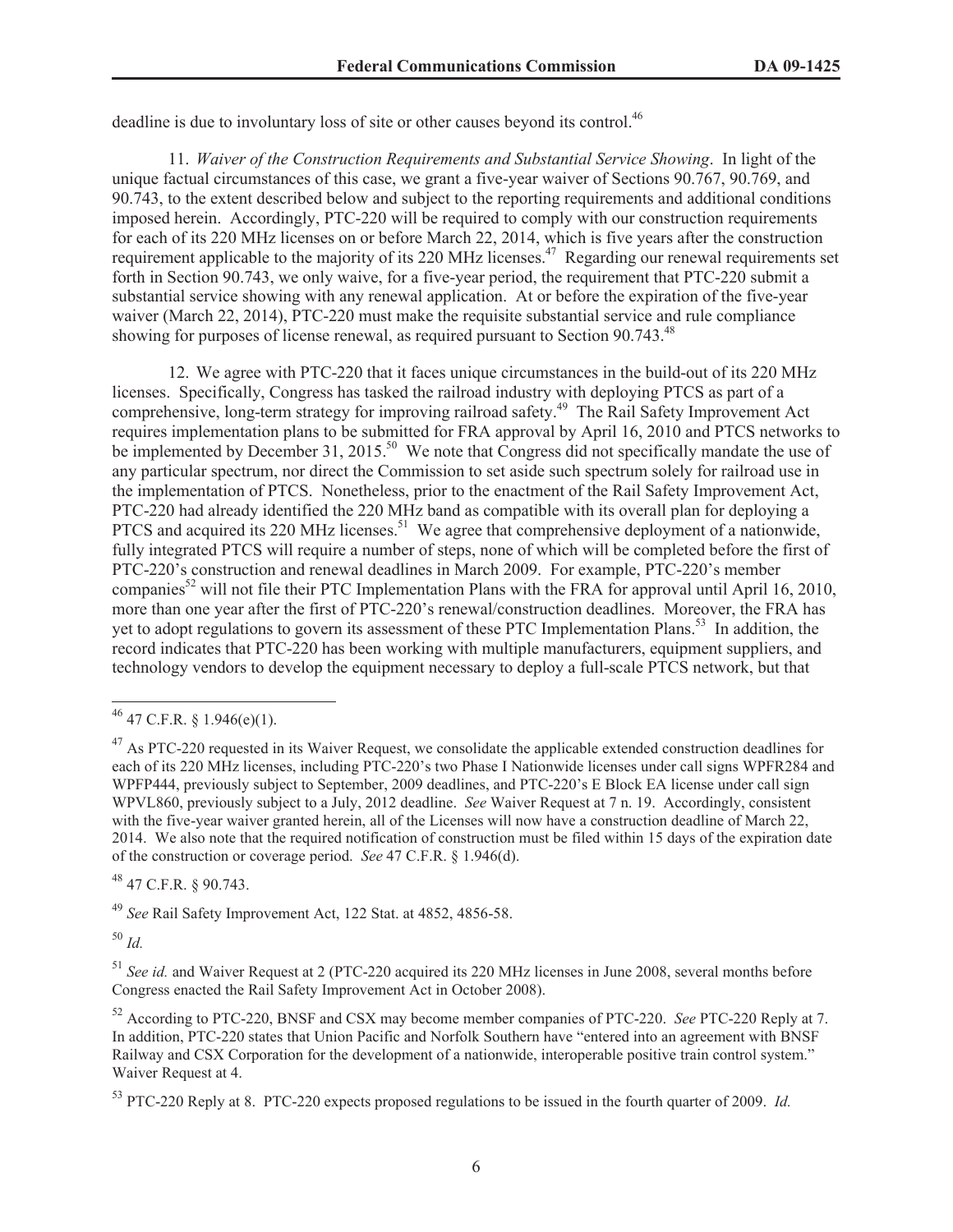such equipment is not yet ready for "widespread deployment . . . across a nationwide system."<sup>54</sup> The combination of these unique circumstances supports a waiver grant.

13. We also find that a five-year waiver of the construction requirements will serve the public interest because PTCS has the capability to dramatically improve railroad safety by preventing train-totrain collisions, enforcing speed limits, and protecting roadway workers working near trains, among other things.<sup>55</sup> Ultimately, granting a five-year waiver will serve the Commission's goal of "promoting safety of life and property through the use of wire and radio communications."<sup>56</sup> In addition, PTC-220 intends to make the network available to other railroads and commuter lines by entering into lease agreements or other service arrangements, and will include substantial rural build-out.<sup>57</sup> A five-year waiver will enable PTC-220's member companies to obtain FRA approval for their PTC Implementation Plans, and will allow PTC-220 to finalize equipment and technology choices, and then complete the task of construction, thereby realizing these safety benefits.

14. PTC-220 states that it cannot provide a detailed, systemwide build-out plan until the FRA adopts regulations to guide its review of railroad carriers' PTC Implementation Plans and subsequently approves these Plans.<sup>58</sup> In this regard, we remind PTC-220 that licensees are required to construct on a license-by-license basis and that, in markets where PTC-220 holds multiple channel blocks, it must satisfy our construction rules for each block it holds within a particular market.<sup>59</sup> Although the Commission may consider the nationwide, integrated nature and scope of PTC-220's positive train control network in evaluating whether the licensee has met its construction and renewal requirements for each of its licenses, we reiterate that "[c]onstruction must occur in each individual license area, on each licensed channel block, in order to comply with the Commission's construction requirements."<sup>60</sup>

15. Until it can provide a detailed, systemwide build-out plan for its PTCS network, PTC-220 offers to provide the Commission with regular status reports regarding its construction progress.<sup>61</sup> Accordingly, as a condition of our waiver grant, PTC-220 must provide the Commission with a detailed status report of its construction progress on a semi-annual basis ("Construction Status Report"). The first Construction Status Report must be filed with the Commission within six months from the date of release of this *Memorandum Opinion and Order* and every six months thereafter until all PTC-220 member companies have received FRA approval for their PTC Implementation Plans.<sup>62</sup> Each Construction Status

 $57$  PTC-220 Reply at 7.

<sup>58</sup> *Id.* at 8.

<sup>60</sup> *Id.*

 $61$  PTC-220 Reply at 8.

<sup>&</sup>lt;sup>54</sup> Waiver Request at 9, 15. We note, however, that PTC-220 asserts that it is constructing a "head start" PTCS in the Los Angeles area. PTC-220 Reply at 6.

<sup>55</sup> See discussion *supra* at paras. 3 and 5.

<sup>56</sup> 47 U.S.C. § 151. In addition to greatly improving train safety, PTC-220 states that PTCS "may also enable a railroad to improve scheduling operations, running time, reliability, asset utilization, and track capacity." Waiver Request at 4-5, *quoting* the Senate Commerce, Science, and Transportation Committee, S. Rep. No. 110-270, at 5 (2008).

<sup>59</sup> Cingular Interactive, L.P.; Showing of Substantial Service Pursuant to Section 90.665(c), *Order*, 16 FCC Rcd 19200, 19203 ¶ 7 (WTB 2001).

<sup>62</sup> We clarify that companies becoming PTC-220 members after the release of this *Memorandum Opinion and Order* will also be subject to the requirements and conditions set forth herein.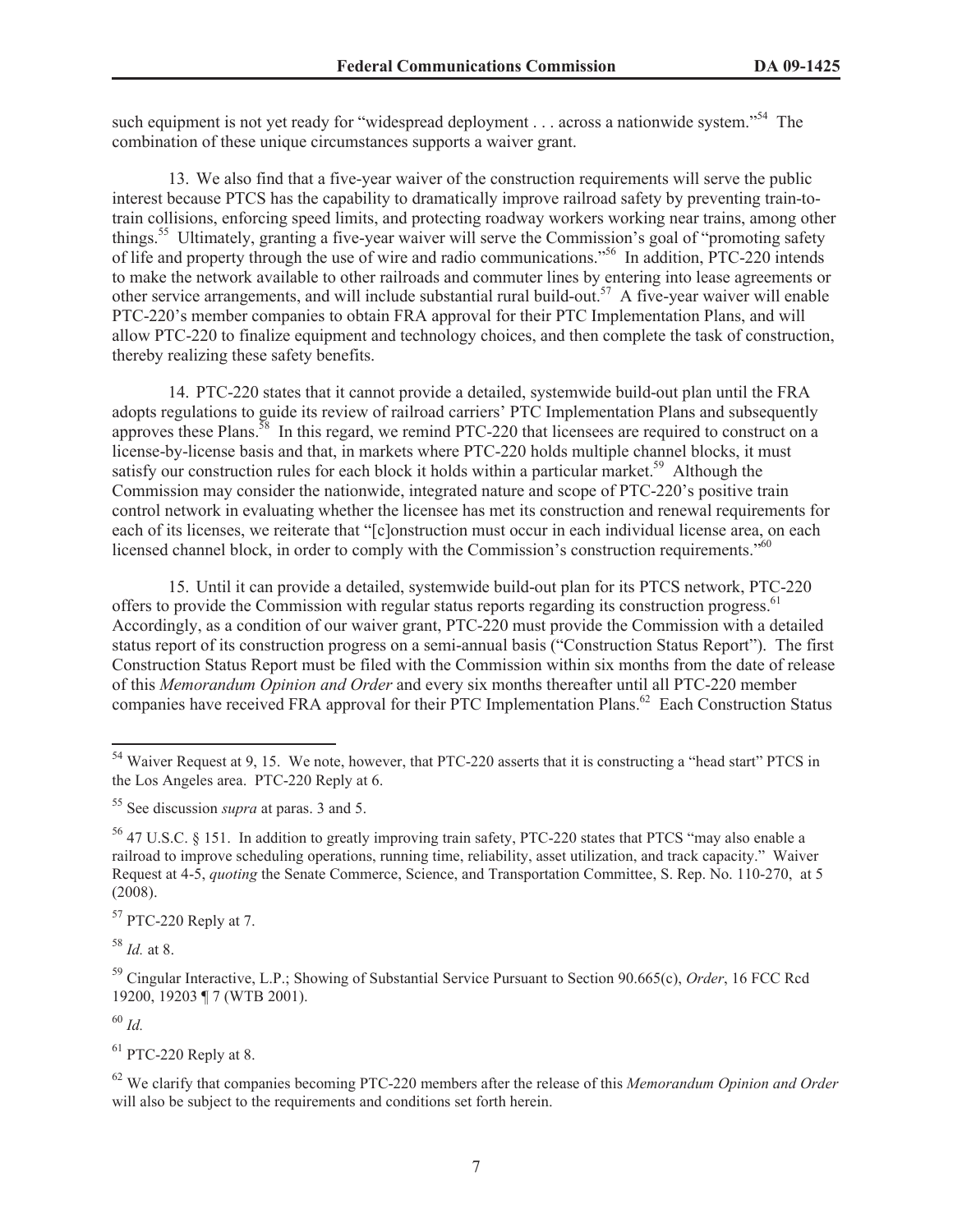Report must include the status of: (1) FRA regulations governing PTCS implementation; (2) equipment development; (3) the pilot programs initiated by Norfolk Southern and Union Pacific, including Union Pacific's build-out in Los Angeles, California; (4) the addition of new members to PTC-220; (5) lease agreements or other service arrangements for third parties to use PTC-220's PTCS; (6) an update on any PTC Implementation Plans that have been approved by the FRA to date; and (7) any other information relevant to PTC-220's construction of its 220 MHz licenses. In addition, as a condition of this waiver grant, PTC-220 must provide the Commission with a copy of each member company's PTC Implementation Plan as approved by the FRA within one week of receiving approval for all member companies' Plans.<sup>63</sup>

16. As a further condition of our waiver grant, within two months after submitting all PTC-220 member companies' PTC Implementation Plans to the Commission, PTC-220 must provide the Commission with a detailed Systemwide Build-out Plan ("Systemwide Build-out Plan"). At a minimum, the Systemwide Build-out Plan must include sufficient information for the Wireless Telecommunications Bureau to determine how each of PTC 220's licenses subject to this order will be constructed, specifically: (1) detailed maps of all tracks to be covered as part of PTC-220's PTCS; (2) specific spectrum that will be deployed; and (3) timeline for deployment. Finally, within six months of filing its Systemwide Build-out Plan, and every six months thereafter until it files construction notifications for all of its 220 MHz licenses, PTC-220 shall provide the Commission with a report detailing its progress in implementing its Systemwide Build-out Plan ("Construction Progress Reports"). All filings must be made in WT Docket No. 08-256.<sup>64</sup>

17. We emphasize that the extraordinary relief granted herein is inextricably tied to the congressionally mandated implementation of a PTCS and the substantial public interest benefits that will accrue from a nationwide interoperable rail safety network. Accordingly, to help ensure that we achieve the public safety objectives PTC-220 cites as justification for a five-year build-out extension, we find that any transaction PTC-220 may enter regarding the licenses subject to this waiver, from the release date of this order until the Commission's acceptance of PTC-220's construction notifications for any such licenses, will not be eligible for the Commission's immediate approval procedures adopted in the *Secondary Markets* proceeding, and therefore will be subject to both prior public notice and Commission review.<sup>65</sup> In addition, should PTC-220 seek to transfer, assign, partition, disaggregate, or lease any of its 220 MHz licenses or any portion of such licenses during this period, PTC-220 must include, as an exhibit to the application seeking Commission approval for such transaction, a sufficient demonstration as to how the proposed transaction is fully consistent with PTC-220's statutory obligation for timely implementation of a PTCS.

18. *Additional Waivers*. We find that a grant of a waiver of the base/mobile configuration requirements contained in Section 90.715 of our rules is in the public interest, and will benefit PTCS in highly congested areas shared by multiple freight and commuter railroads. With regard to PTC-220's

 $63$  We note that the Secretary of Transportation is authorized to assess civil penalties for violations of the Rail Safety Improvement Act's provisions relating to positive train control implementation, including for "failure to submit or comply with a plan for implementing positive train control." Rail Safety Improvement Act, 122 Stat. at 4857.

<sup>&</sup>lt;sup>64</sup> Consistent with the Rail Safety Improvement Act's provision of authority to assess civil penalties for violating the new law, we note that failure to comply with the conditions of this waiver grant, including timely submission of required reports, may result in Commission enforcement action and/or waiver modification or cancellation.

<sup>65</sup> *See* Promoting Efficient Use of Spectrum Through Elimination of Barriers to the Development of Secondary Markets, *Second Report and Order, Order on Reconsideration, and Second Further Notice of Proposed Rulemaking*, 19 FCC Rcd 17503, 17554-55 ¶¶ 101-103 (2004); *see also* 47 C.F.R. § 1.9030(e)(2) (*de facto* transfer leases), 47 C.F.R. § 1.948(j)(2) (transfers, assignments, partitioning and disaggregation).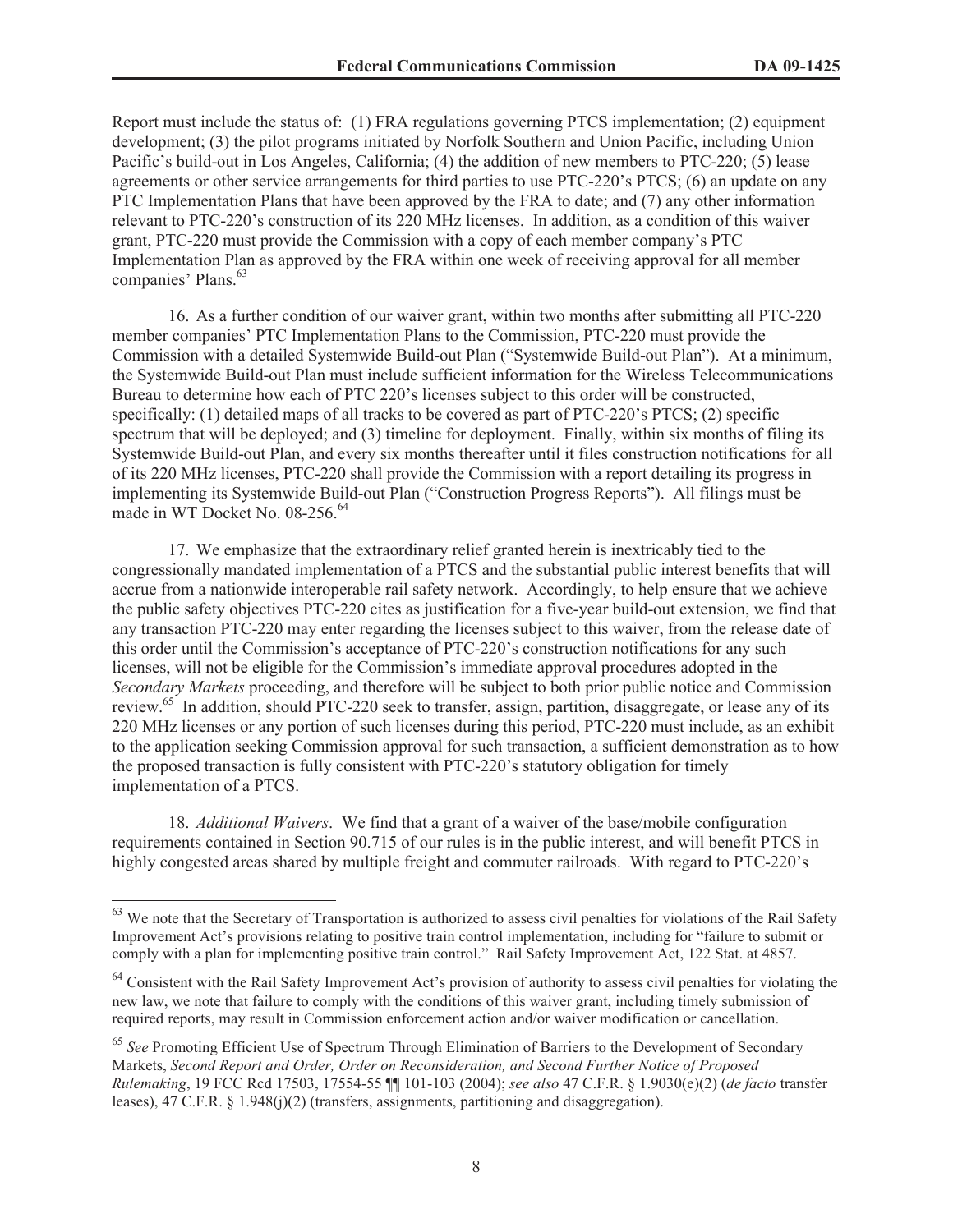three nationwide and six REAG licenses, we agree that there is limited potential for co-channel interference and therefore grant the requested waiver. Similarly, we find that waiver of the station identification requirement contained in Section 90.735 of our rules is warranted for PTC-220's six REAG licenses. While the Commission adopted station identification rules to ensure that both the Commission and other spectrum users could identify sources of interference,<sup>66</sup> in certain instances, it has determined that station identification is unnecessary, because licensees operate on exclusive channel blocks on a nationwide basis or in defined regions (*e.g*., metropolitan statistic areas, rural statistical areas) and are readily identifiable through the Commission's licensing records or other publicly available information.<sup>67</sup> The same rationale is applicable in this case, insofar as PTC-220's six REAG licenses essentially form a *de facto* nationwide license, and there will be no co-channel users in close geographic proximity.<sup>68</sup>

19. Regarding PTC-220's three E Block EA licenses, however, we adopt additional notification procedures to further mitigate potential co-channel interference from PTC-220's operations with 220 MHz band E Block licensees in adjacent markets. Although potentially interfering transmissions should be limited to areas along established rail lines – often rural, sparsely populated areas – and transmissions originating from train radios should be predictable given the regular scheduling of trains, we find it prudent to require PTC-220 to meet certain minimal notification procedures to minimize the burden on co-channel adjacent-market 220 MHz licensees in determining whether or not PTC-220's operations are causing interference. Specifically, we shall require PTC-220 to notify all co-channel 220 MHz band licensees in adjacent markets 30 days prior to commencing operations on any of its three E Block EA licenses. Such notification must include a point of contact within PTC-220 who will be able to address any concerns regarding interference. PTC-220 will be required to cure any instances of actual interference that may occur to other 220 MHz band licensees at its own expense. Any reported and verified interference from operation of PTC-220's service must be resolved promptly; unresolved interference may result in action by the Commission requiring PTC-220 to suspend operation of the offending transmitter until the interference is resolved.<sup>6</sup>

20. Finally, we find that it is in the public interest to waive the commercial use restrictions contained in Sections 90.713(a) and 90.717(b) of our rules to allow PTC-220 to implement a PTCS on a private basis. The Commission has granted waivers of the commercial use restriction where the underlying system provided public safety, spectrum and efficiency benefits as well as served the

<sup>66</sup> *See CMRS FNPRM,* 9 FCC Rcd at 2880 ¶ 81.

 $^{67}$  *Id.* For example, the Commission does not require station identification for cellular, nationwide 220 MHz, nationwide paging, MTA-based specialized mobile radio, and geographic VHF public coast ("VPC") stations. *See* Implementation of Sections 3(n) and 332 of the Communications Act, *Third Report and Order*, 9 FCC Rcd 7988, 8089-90, 8092 ¶¶ 210, 216 (1994); Implementation of Sections 3(n) and 332 of the Communications Act, *Memorandum Opinion and Order on Reconsideration*, 15 FCC Rcd 6341 (2000); Amendment of Parts 13 and 80 of the Commission's Rules Concerning Maritime Communications, *Second Report and Order, Sixth Report and Order, and Second Further Notice of Proposed Rulemaking*, 19 FCC Rcd 3120, 3157-58 ¶ 72 (2004).

<sup>&</sup>lt;sup>68</sup> Regarding PTC-220's three E Block EA licenses, while there is the potential for co-channel inference in adjacent markets, the extent of interference may be mitigated by the limited location of transmission origination and predictability of interference from mobile radios. If an adjacent market licensee does experience co-channel interference, it can determine if the source is a site-specific incumbent because site-specific incumbents will be transmitting station identification information. *See* Waiver Request at 24.

<sup>69</sup> *See* Aloha Partners, L.P. Request for Waiver of Section 27.60, *Memorandum Opinion and Order,* 20 FCC Rcd 3744, 3751-52 ¶ 14 (WTB 2005) (where proposed operations for which licensee sought waiver increased potential for interference to TV viewers of channel 58, Commission conditioned waiver grant on notification of potentially affected viewers and prompt curation of actual, verified interference at licensee's cost).